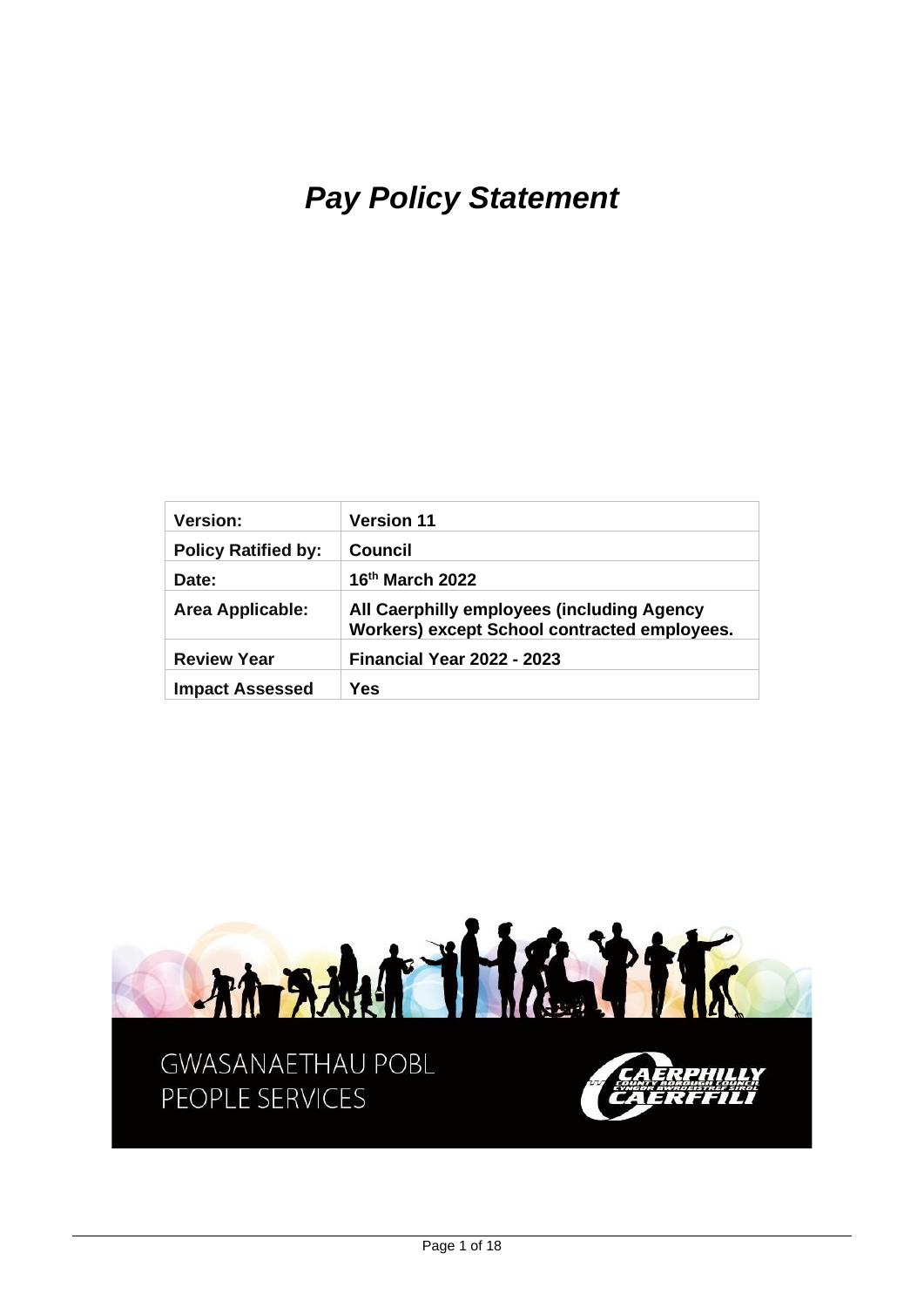# **INDEX**

<span id="page-1-0"></span>

| <b>CONTENT</b>                                                     | <b>PAGE NUMBER</b>      |
|--------------------------------------------------------------------|-------------------------|
| 1. Introduction & Purpose                                          |                         |
|                                                                    | $\overline{\mathbf{3}}$ |
| 2. Legislative Framework                                           |                         |
|                                                                    | $\overline{\mathbf{3}}$ |
| 3. Scope of the Pay Policy                                         |                         |
|                                                                    | 4                       |
| 4. Pay Structure and Arrangements                                  |                         |
|                                                                    | 4                       |
| <b>5. Chief Officer Remuneration</b>                               |                         |
|                                                                    | $6\phantom{1}$          |
| <b>6. Publication</b>                                              |                         |
|                                                                    | 8                       |
| 7. Pay Relativities within the Council                             |                         |
|                                                                    | 8                       |
| 8. Accountability and Decision Making                              |                         |
|                                                                    | $\boldsymbol{9}$        |
| 9. Re-Employment                                                   |                         |
|                                                                    | $\boldsymbol{9}$        |
| 10. Reviewing the Policy                                           |                         |
|                                                                    | $\boldsymbol{9}$        |
| <b>Appendix A CCBC NJC Pay Structure</b>                           | 10                      |
|                                                                    |                         |
| <b>Appendix B</b><br><b>Soulbury Pay Structure</b>                 | 11                      |
| <b>Appendix C JNC Youth and Community Workers Pay Structure</b>    | 14                      |
|                                                                    |                         |
| Appendix D CCBC Senior Management Pay Structure (Hay) - JNC Staff  | 15                      |
| <b>Appendix E All Employee Groups - Main Conditions of Service</b> | 16                      |
|                                                                    |                         |
| <b>Appendix F - CCBC Election Fees</b>                             | 18                      |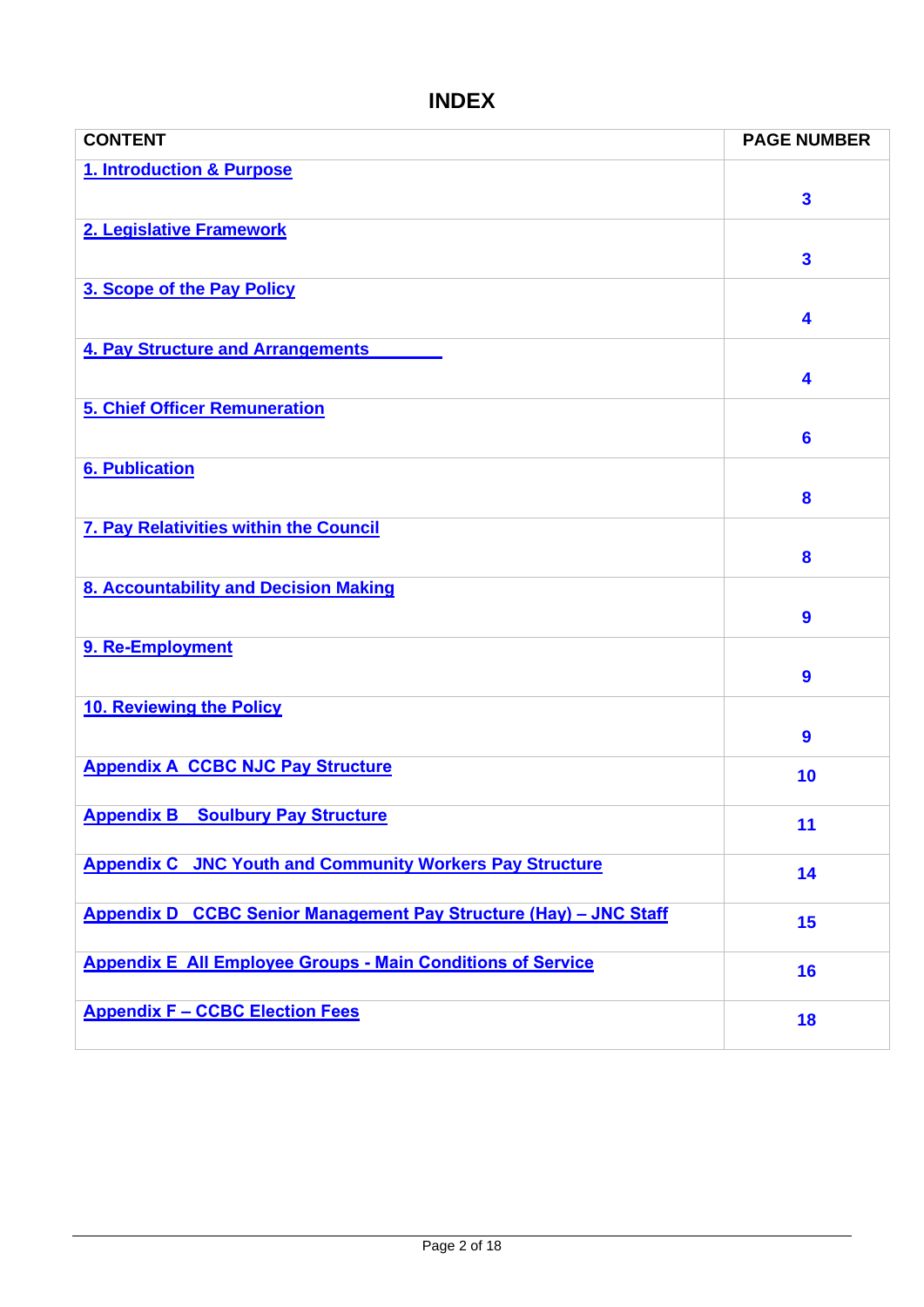# **1. Introduction & Purpose**

- 1.1 Under Section 112 of the Local Government Act 1972 the Council has the power 'to appoint officers on such reasonable terms and conditions as the Authority thinks fit'. This Pay Policy statement sets out Caerphilly CBC's approach to Pay Policy in accordance with the requirements of Section 38 to 43 of the Localism Act 2011. This requires English and Welsh Local Authorities to produce and publish a Pay Policy Statement for 2012 / 2013 and for each financial year after that, detailing:
	- a) The Council's policies towards all aspects and elements of the remuneration of Chief Officers (Chief Officers are as defined in para 5.1 of this policy);
	- b) The approach to the publication of, and access to, information relating to all aspects of the remuneration of Chief Officers;
	- c) The Council's policy on the remuneration of its lowest paid employees (including the definition adopted and reasons for it);
	- d) The relationship between the remuneration of its Chief Officers and other employees.
- 1.2 Guidance regarding these matters was issued by Welsh Government and, in accordance with section 40 (2) of the Act, Local Authorities in Wales were required to have regard to this Guidance when performing their functions in preparing and approving Pay Policy statements. In December 2015, Welsh Government also published a [framework document](https://gov.wales/transparency-senior-pay-devolved-welsh-public-sector) that set out a common set of high level principles and minimum standards for reporting arrangements of senior remuneration within the Welsh public sector (including local authorities).
- 1.3 In December 2016, the Staff Commission published "Advice and guidance on the Welsh Government Framework on 'Transparency of Senior Remuneration in the Devolved Welsh Public Sector". This guidance replaced any previous guidance issued under section 40 of the Localism Act 2011.
- 1.4 Welsh Government also issued further guidance in December 2020 entitled "Pay Accountability in local government. What to include in local authority annual pay policy statements".
- 1.5 This is an update to the previous Pay Policy statement first issued in June 2012, and last updated with Council approval on 2 March 2021. This statement will come into immediate effect once fully endorsed by Council at its meeting on the 16 March 2022.
- 1.6 This pay policy statement needs to be placed in context. Caerphilly County Borough Council is a large complex organisation with a multi-million pound budget. CCBC year has a workforce of just over 8,300 employees and a combined revenue and capital budget for 2020/2021 of over £629.7 million. We are in addition the largest single employer based in the County Borough.
- 1.7 As an employer we have a very wide range of functions and are responsible for the provision of many essential services at a local level. The general approach to employee remuneration levels may therefore differ from one group of employees to another to reflect specific circumstances at a local, Welsh or UK national level. The approach also needs to be flexible when required to address a variety of changing circumstances, whether foreseeable or not.

# <span id="page-2-0"></span>**2. Legislative Framework**

- 2.1 In determining the pay and remuneration of all of its employees, the Council will comply with all relevant employment legislation. This includes the Equality Act 2010, Part Time Employment (Prevention of Less Favorable Treatment) Regulations 2000, The Agency Workers Regulations 2010 and where relevant, the Transfer of Undertakings (Protection of Earnings) Regulations.
- 2.2 With regard to the Equal Pay requirements contained within the Equality Act 2010, the Council aims to ensure there is no pay discrimination within its pay structures and that all pay differentials can be objectively justified through the use of equality proofed Job Evaluation mechanisms which directly relate salaries to the requirements, demands and responsibilities of the role.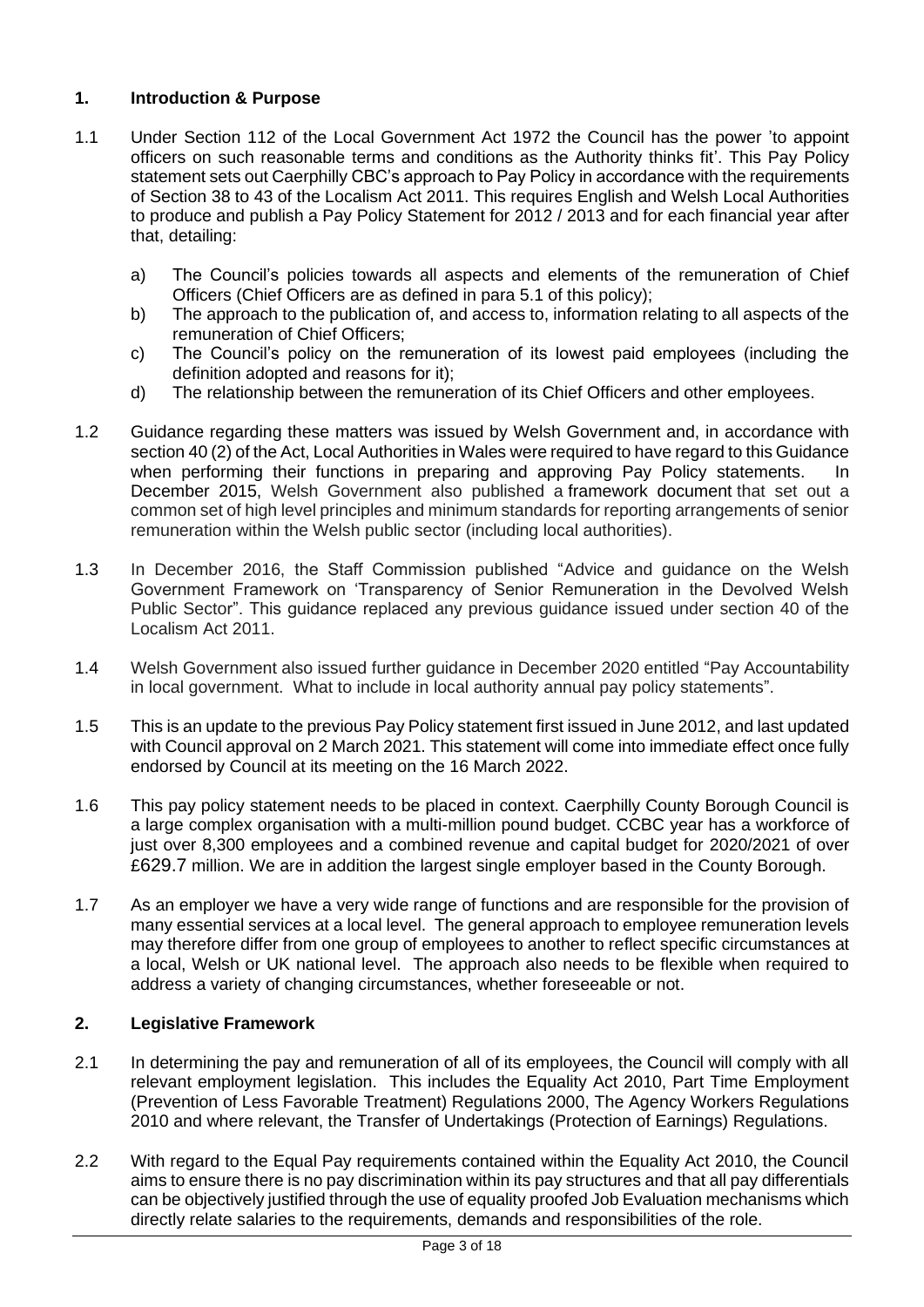# <span id="page-3-0"></span>**3. Scope of the Pay Policy**

- 3.1 The Localism Act 2011 requires local authorities to develop and make public their Pay Policy on all aspects of Chief Officer remuneration (including on ceasing to hold office), and also in relation to the "lowest paid" in the Council, explaining their Policy on the relationship between remuneration for Chief Officers and other groups.
- 3.2 The provisions in the Localism Act 2011 which relate to Pay Policy statements only apply to employees directly appointed and managed by the Council. Employees who are appointed and managed by school Head Teachers/Governing Bodies are, therefore, not required to be included within the scope of Pay Policy statements. This reflects the unique employment legislation position whereby all schools employees are employed by the Local Authority but decisions about the appointment and management of such employees are mostly discharged by Head Teachers/Governing Bodies, as appropriate.

### <span id="page-3-1"></span>**4. Pay Structure and Arrangements**

- 4.1 Caerphilly utilizes the Greater London Provincial Council (GLPC) Job Evaluation process, and uses the nationally negotiated pay spine referred to as the National Joint Council (NJC) for Local Government Services, as the basis for its local grading structure. Our localised Pay & Grading structure was achieved through a collective agreement with the Trade Unions, and implemented with effect from the 1<sup>st</sup> of April 2009. The Council's NJC Pay & Grading structure was updated, through a collective agreement with the Trade Unions as a result of the NJC's pay agreement for 2018-2020, which included the introduction of a new NJC for Local Government Services Pay Spine. In terms of Chief Officers, the council uses the Hay Job Evaluation process which allows the posts to be effectively benchmarked against the internal and external markets, as approved by Cabinet in 2004. These processes determine the salaries of the large majority of the non teaching workforce, together with the use of other nationally defined rates where relevant.
- 4.2 The Council employs Chief Officers under Joint Negotiating Committee (JNC) terms and conditions which are incorporated in their contracts. The JNC for Chief Officers negotiates on national (UK) annual cost of living pay increases for this group, and any award of same is determined on this basis. Chief Officers employed under JNC terms and conditions are contractually entitled to any national JNC determined pay rises and this Council will therefore pay these as and when determined in accordance with current contractual requirements.
- 4.3 The terms and conditions for Chief Executives are agreed by a separate body i.e. the Joint Negotiating Committee (JNC) for Chief Executives, which also negotiates on a national basis. Council, at the meeting held on 19th November 2019, agreed that all future nationally agreed pay awards for the Chief Executive would be approved automatically.
- 4.4 In addition to the NJC and JNC arrangements referred to above, the Council recognises other nationally negotiated arrangements including National Pay Grades under the Soulbury Agreement and the National Pay Grades under the JNC for Youth & Community Workers. The details of these scales are contained in Appendices A – D.
- 4.5 The Council also has in place local agreements achieved via collective agreements with the Trade Unions for these staff groups.
- 4.6 New appointments will normally be made at the minimum of the relevant grade, although this can be varied where necessary, subject to the approval of Head of Service. From time to time it may be necessary to take account of the external pay market in order to attract and retain employees with particular experience, skills and capacity. Where necessary, the Council will ensure the requirement for such is objectively justified by reference to clear and transparent evidence of relevant market comparators, using appropriate data sources available from within and outside the local government sector and is incorporated in the Market Supplements Policy.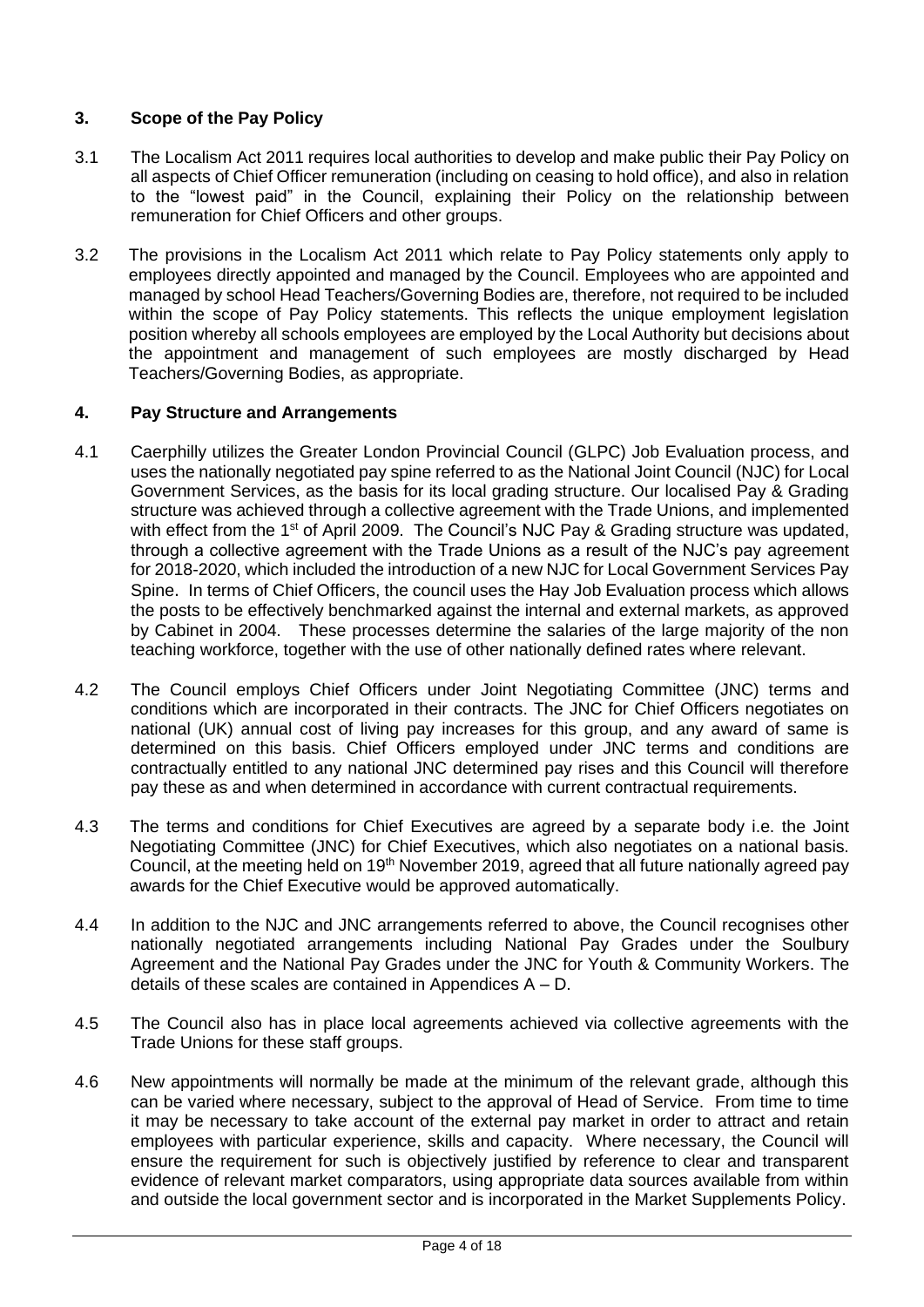## **Pay Supplements**

- 4.7 All other pay related allowances are subject to either nationally or locally negotiated rates, that are determined in accordance with collective bargaining machinery and/or Council Policy. In determining its grading structure and setting remuneration levels for all posts, the Council takes account of the need to ensure value for money against the ability to recruit and retain appropriately skilled and experienced employees that can deliver high quality services to the public.
- 4.8 The Council has committed itself to being a Living Wage Employer. The previous Living Wage rate was £9.50 per hour as covered in last year's Pay Policy. With effect from 1st November 2021 this rate was increased to £9.90 per hour. The Council will therefore continue to pay the difference between the relevant Spinal Column Point (NJC SCP's 1 to 3 are affected) as a supplement. This supplement is included in the hourly rate as pensionable pay. This is demonstrated in the Council's NJC pay scales as provided in Appendix A.

### **Honoraria / Acting Up arrangements**

4.9 Periodically individuals may be assigned temporary duties or responsibilities over and above their normal role. The Council operates its Acting Up and Honoraria Schemes to ensure that individuals are appropriately remunerated in accordance with the evaluation policy that applies to their terms and conditions.

### **Early Retirement, Voluntary Severance & Redundancy**

4.10 The Council has agreed polices in relation to Early Retirement by Mutual Consent, Redundancy and Voluntary Severance. Any cost to the Council for employees to leave its employment with unreduced access to pension (except for compulsory redundancy) must be agreed by the Pensions Compensation Committee i.e. the group of Elected Members with delegated powers to approve such payments. The schemes are in accordance with Regulations 5 and 6 of the Local Government (Early Termination of Employment) (Discretionary Compensation) Regulations 2006 and Regulations 12 and 13 of the Local Government Pension Scheme (Benefits, Membership and Contribution) Regulations 2007. All these Policies (except compulsory redundancy) are underpinned by the requirement for a robust business case which balances service delivery with cost and with Head of Service, Director, Section 151 Officer and Head of People Services approval. The Policies are all available on the HR Portal via the following links:

[http://sc-aptdken1/KENTICO/Departments/HR/Policies-Procedures/Early-Retirement-By-](http://sc-aptdken1/KENTICO/Departments/HR/Policies-Procedures/Early-Retirement-By-Mutual-Consent-On-The-Grounds.aspx)[Mutual-Consent-On-The-Grounds.aspx](http://sc-aptdken1/KENTICO/Departments/HR/Policies-Procedures/Early-Retirement-By-Mutual-Consent-On-The-Grounds.aspx)

<http://sc-aptdken1/KENTICO/Departments/HR/Policies-Procedures/Redundancy-Scheme.aspx>

[http://sc-aptdken1/KENTICO/Departments/HR/Policies-Procedures/Voluntary-Severance-](http://sc-aptdken1/KENTICO/Departments/HR/Policies-Procedures/Voluntary-Severance-Scheme.aspx)[Scheme.aspx](http://sc-aptdken1/KENTICO/Departments/HR/Policies-Procedures/Voluntary-Severance-Scheme.aspx)

- 4.11 The Council is the major employer in the area. Indeed, a majority of the employees who work for the Council live within Caerphilly County Borough. As such, the Council must have regard to its role in improving the economic well-being of the people of the County Borough.
- 4.12 The availability of good quality employment on reasonable terms and conditions and fair rates of pay has a beneficial impact on the quality of life in the community as well as on the local economy. The Council also has a role in setting a benchmark on pay and conditions for other employers in the area for the same reasons.
- 4.13 The Council is committed to working in partnership with its recognised Trade Unions in relation to all pay and conditions of service matters. The 2009 and 2019 Collective Agreements to achieve our Pay & Grading Structures were achieved with the support of our Trade Union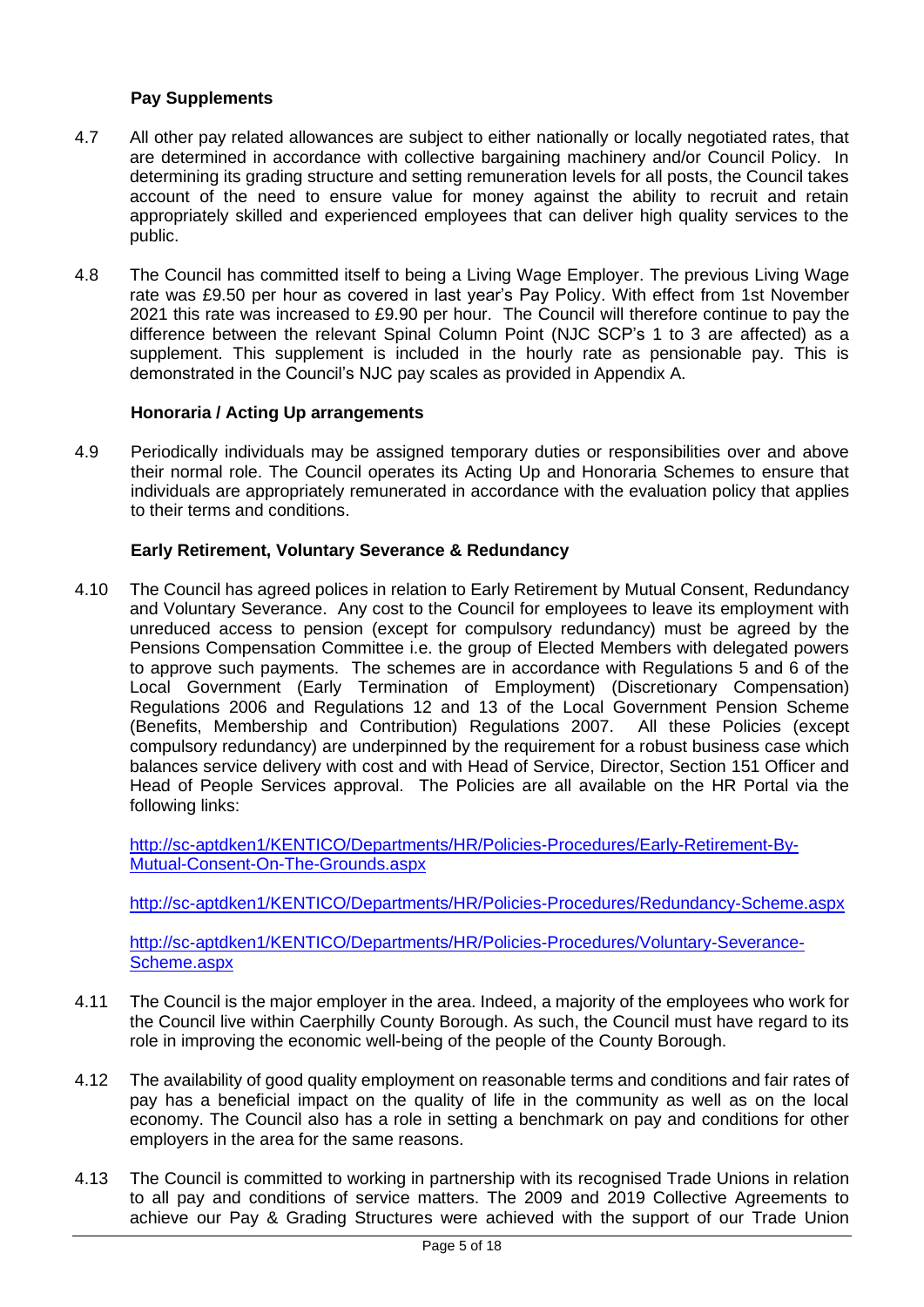partners. We continue to review the impacts of the Medium Term Financial Plan on our workforce.

### **Mileage**

4.14 The mileage rate is currently 45p per mile in accordance with the HMRC approved exempt amount.

### <span id="page-5-0"></span>**5. Chief Officer Remuneration**

#### 5.1 **Definitions of Chief Officer / Pay Levels**

5.1.1 For the purposes of this Pay Policy statement, "Chief Officers" are as defined within Section 43 of the Localism Act. The table below details the current numbers of Leadership Team:

| <b>Post Title</b>      | Number of<br>posts |
|------------------------|--------------------|
| <b>Chief Executive</b> |                    |
| Director               |                    |
| Head of Service        | 13                 |
|                        | (12 x Grade A      |
|                        | 1 x Grade B)       |

N.B. There are also 3 Hay Grade B posts that are not designated as Heads of Service.

- 5.1.2 The gender make up of the Chief Officers is 7 females and 10 males.
- 5.1.3 At the meeting held on 19<sup>th</sup> November 2019, Council agreed the recruitment to the post of Chief Executive on a permanent basis on a spot salary of £140,000 per annum. This has now been subject to national pay awards and is £146,008.
- 5.1.4 The pay structure for Chief Officers is as follows:-
	- Corporate Directors The salary of the post falls within a range of four incremental points between £118, 872 rising to a maximum of £132,080 per annum;
	- Heads of Service (Band A) The salary of the post fall within a range of four incremental points between £90,732 rising to a maximum of £100,813 per annum
	- Heads of Service (Band B) The salary of the post fall within a range of four incremental points between £70,107 rising to a maximum of £77,898 per annum
	- No bonus or performance-related pay mechanism is applicable to any Chief Officers' pay.
- 5.1.5 As per the decision at Council on  $17<sup>th</sup>$  January 2013, the higher band A+ as shown in Appendix D was not used during the period of the previous administration and neither was the issue of Chief Officer pay revisited. It has not been reviewed since that administration period has passed and any future proposals in relation to Chief Officer pay would require a decision by Full Council.

### **5.2 Recruitment of Chief Officers**

- 5.2.1 The Council's Policy and Procedures with regard to the recruitment of Chief Officers is contained within the Officer Employment Procedure Rules as set out in Part 4 of the Council's Constitution.
- 5.2.2 The determination of the remuneration to be offered to any newly appointed Chief Officer will be in accordance with the pay structure and relevant Council policies in place at the time of recruitment.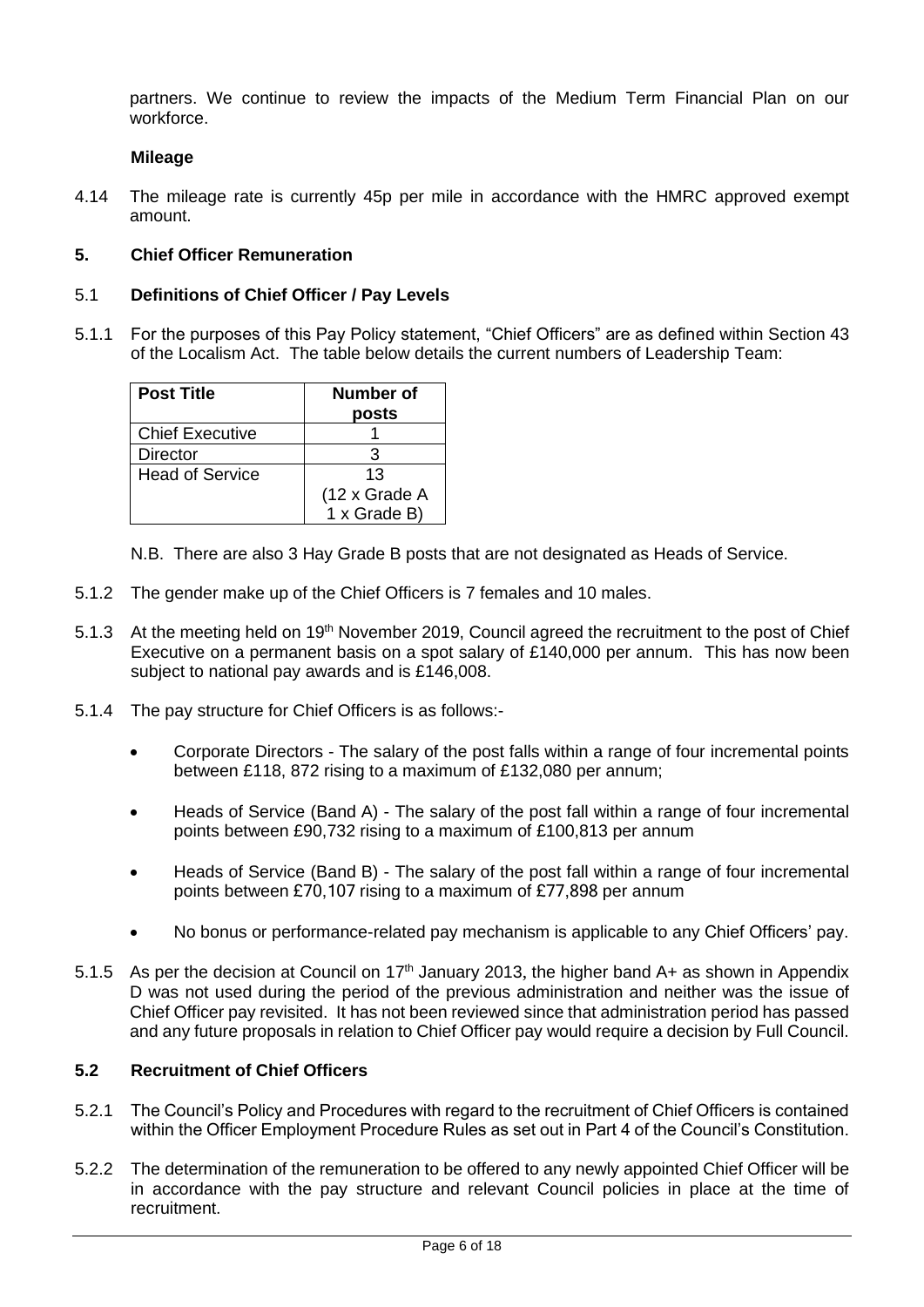- 5.2.3 Where the Council is unable to recruit a Chief Officer under a contract of service, or there is a need for support for a specific project or to provide cover for a vacant substantive Chief Officer post, the Council will, where necessary, consider engaging individuals under "contracts for service". These will be sourced through a relevant procurement process (in accordance with standing orders and financial regulations), ensuring the Council is able to demonstrate value for money from competition in securing the relevant service. There are however no current examples of this arrangement.
- 5.2.4 Welsh Government recommends in addition to agreeing the parameters for setting the pay of Chief Officers, full Council should be offered the opportunity to vote on large salary packages that are to be offered in respect of new appointments in accordance with their agreed pay policy statements. The Welsh Ministers consider £100,000 is the right level for that threshold.
- 5.2.5 For this purpose, salary packages should be consistent with the categories defined for remuneration in the Accounts and Audit (Wales) Regulations 2014. This will include salary, bonuses, fees, allowances routinely payable, any expenses allowance chargeable to UK income tax, the relevant authorities' contribution to the officer's pension and any other benefits in kind to which the officer is entitled as a result of their employment.
- 5.2.6 There is a requirement to specifically consult the Independent Remuneration Panel on any intention to change the salary of the Head of Paid Service (in our case the Chief Executive) or Chief Officers that are not in keeping with changes applied to other officers of the authority. The Council is then required to give due regard to their recommendations on the salary of the Head of Paid Service or Chief Officer prior to considering any changes.

### **5.3 Additions to Salary of Chief Officers**

- 5.3.1 In addition to basic salary, set out below are details of other elements of Chief Officer remuneration:
	- The Council pays a standard mileage rate of 45p pence per mile to Chief Officers (consistent with all other employees) with effect from the 1 July 2015, where the Chief Officer uses their private vehicle on Council business. The Council also reimburses any other reasonable expenses, incurred by the Chief Officer on behalf of the Council whilst on Council business, on production of receipts and in accordance with JNC conditions and other local conditions.
	- The cost of registration with a regulatory body if there is a requirement to be registered in order to practice and undertake their specific job role. This currently only applies to the post of Head of Legal Services & Monitoring Officer.
- 5.3.2 The Council has a statutory duty to appoint a Returning Officer for specified Elections and Referenda. The post of Chief Executive holds responsibility to be the Returning Officer for the Council for all Elections held within the County Borough. The Returning Officer is personally responsible for a wide range of functions in relation to the conduct of Elections and Referenda and is paid for discharging these functions in accordance with prescribed fees. The prescribed fees for Caerphilly County Borough Elections are attached in Appendix F. Fees for other organisation's elections are not determined by or paid for by the Council, e.g. Welsh Government set the fees for their election etc. All the Returning Officer's payments in any election are publicised as part of the council accounts on an annual basis.

### **5.4 Payments on Termination**

5.4.1 The Council's approach to statutory and discretionary payments on termination of employment of Chief Officers, prior to reaching normal retirement age, is set out within its policy statement in accordance with Regulations 5 and 6 of the Local Government (Early Termination of Employment) (Discretionary Compensation) Regulations 2006 [and if adopted] Regulations 12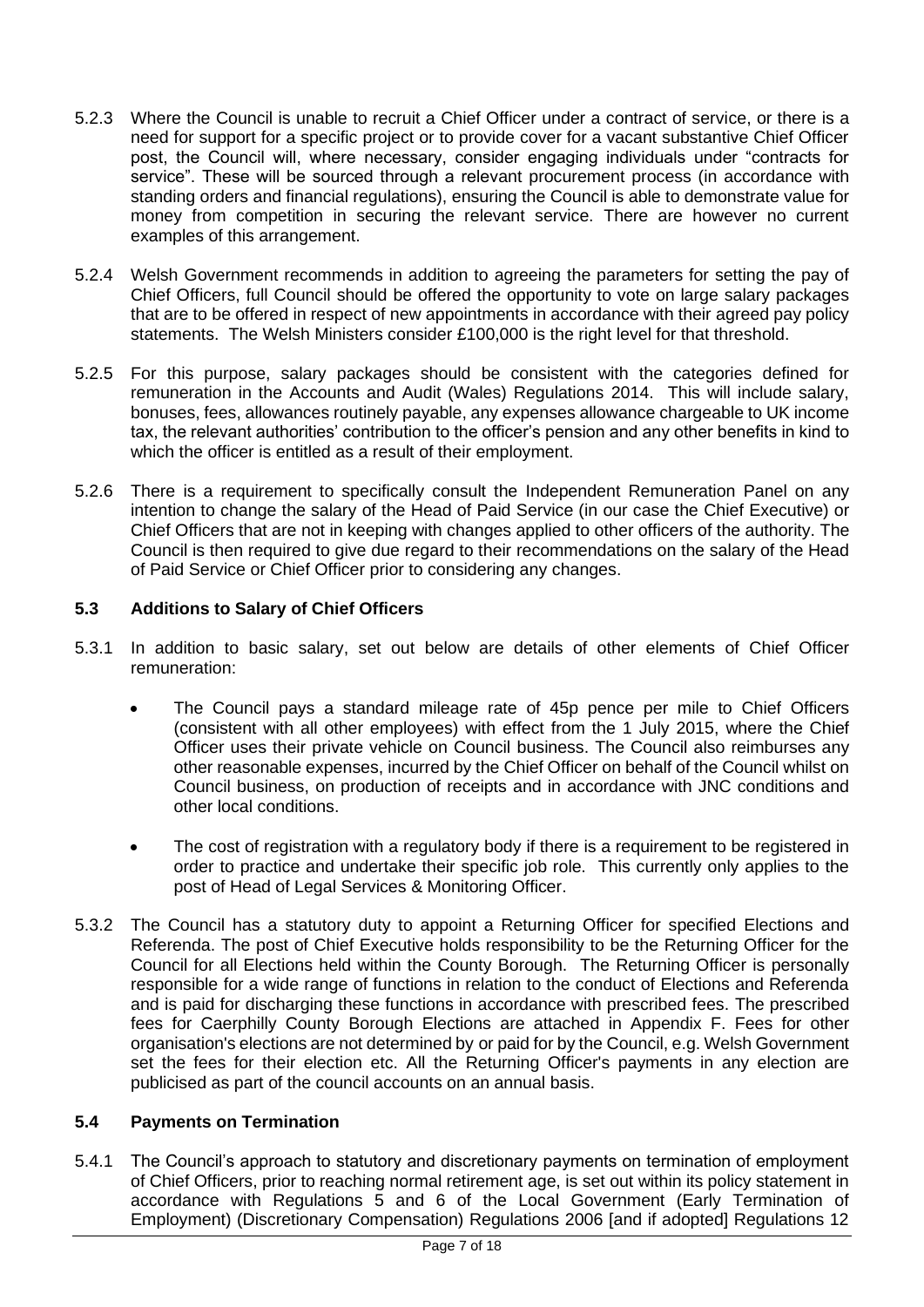and 13 of the Local Government Pension Scheme (Benefits, Membership and Contribution) Regulations 2007. For clarity the Authority does not provide any augmentation ("added years") of pension, in its payments on termination.

- 5.4.2 Any other payments falling outside the provisions or the relevant periods of contractual notice shall be subject to a formal decision made in accordance with the Scheme of Delegation as contained within the Council's Constitution.
- 5.4.3 Full Council will be required to approve any severance package in excess of the current threshold determined by Welsh Ministers at £100,000. Members will be advised of any contractual or statutory elements of the severance package, along with the consequences of withholding these from an employment law context.

### <span id="page-7-0"></span>**6. Publication**

- 6.1 This is an update of the Pay Policy Statement. This statement will come into effect, once fully endorsed by Council in March 2022.
- 6.2 In addition, the Accounts and Audit (Wales) Regulations 2014 require the Authority to disclose the following information in respect of remuneration in its annual Statement of Accounts:
	- The number of employees whose remuneration, excluding pension contributions, was greater than £60,000
	- The remuneration and the components of remuneration for statutory chief officers and designated head of paid service who have responsibility for the management of the Authority
	- The total number and cost of exit packages
	- The remuneration ratio between the Chief Executive and the median remuneration of all employees.

### <span id="page-7-1"></span>**7. Pay Relativities within the Council**

- 7.1 The "lowest paid" persons employed under a contract of employment with the Council are employed at the new Living Wage (Foundation) rate of £9.90 per hour. All roles within our grading structure previously paid in accordance with the spinal column points 1 to 3(SCP 1 -3 of the NJC pay spine for Local Government Services employees, receive a supplement to make the rate £9.90 per hour. As at 1 November 2021, this is £19,100 (Full Time Equivalent Earnings) per annum for a 37 hour standard working week.
- 7.2 The relationship between the rate of pay for the "lowest paid" employees and the Council's Chief Officers is regulated by the processes used for determining pay and grading structures as set out in this Pay Policy Statement.
- 7.3 The statutory guidance under the Localism Act recommends the use of pay multiples as a means of measuring the relationship between pay rates across the workforce and that of senior managers, as included within the Hutton "Review of Fair Pay in the Public Sector" (2010).
- 7.4 Will Hutton was asked by the UK Government to explore the case for a fixed limit on dispersion of pay through a requirement that no public sector manager can earn more than 20 times the lowest paid person in the organization. Hutton concluded that the relationship to median earnings was a more relevant measure and the Government's Code of Recommended Practice on Data Transparency recommends the publication of the ratio between the highest rate of pay and the median average pay of the whole of the Council's workforce (but excluding teachers and other employees appointed and managed by schools, in the case of local authorities).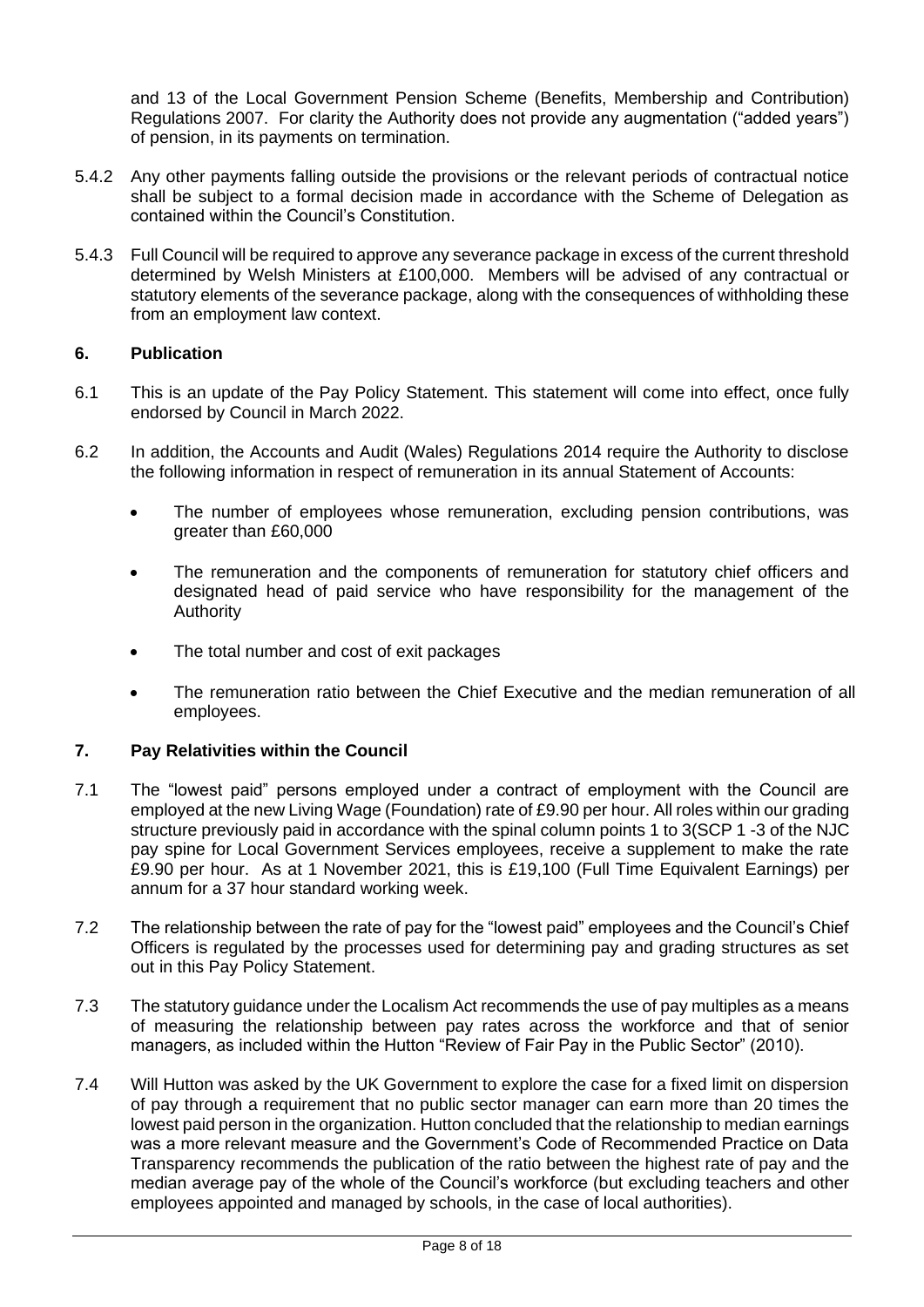7.5 The salary utilised for the Chief Executive calculations of all the pay multiple data is £146,008, i.e. the salary of the Chief Executive.

### **Pay Multiple Data**

The data for the Authority is contained in the table below:

| <b>Salary Multiple</b>                                                                                                                                 | <b>Ratio</b> |
|--------------------------------------------------------------------------------------------------------------------------------------------------------|--------------|
| the multiple between the annual salary of the lowest paid Council<br>employee and the Chief Executive (full-time equivalent basis) as a<br>ratio       | 1:7.84       |
| the multiple between the annual salary of the lowest paid Council<br>employee and the average Chief Officer (full-time equivalent basis)<br>as a ratio | 1:5.41       |
| the multiple between median earning of Council employees and the<br>Chief Executive (full-time equivalent basis) as a ratio                            | 1:6.73       |
| the multiple between median earning of Council employees and the<br>average Chief Officer (fulltime equivalent basis) as a ratio                       | 1:4.65       |

7.6 As part of its overall and ongoing monitoring of alignment with external pay markets, both within and outside the sector, the Council will use available salary benchmarking information as appropriate.

### <span id="page-8-0"></span>**8. Accountability and Decision Making**

- 8.1 In accordance with the Constitution of the Council, the Chief Executive is responsible for decision-making in relation to the recruitment, pay (apart from those detailed in 8.2), conditions of service and severance arrangements for all employees of the Council, except Teachers, as their main pay and conditions of service are determined on a legislative basis by Welsh Government.
- 8.2 The Council will set remuneration for the Chief Executive and Chief Officers (as defined in paragraphs 5.1.3 and 5.1.4).
- 8.3 The Council has established a delegated Sub Committee i.e. the Pensions Compensation Committee, to consider any requests by employees to leave the employment of the Council with unreduced access to pension with a cost to the Council (except compulsory redundancy), that are supported by the agreed business case process.

### <span id="page-8-1"></span>**9. Re-Employment**

- 9.1 No Chief Officer, or any other employee, who leaves the employment of the Council on the grounds of early retirement, severance or voluntary redundancy will be later re-employed as an employee of the Council or contracted under a "contract of service" (as per 5.2.3), without the express permission of the Chief Executive in consultation with the Cabinet Member for Corporate Services. Where the re-employment is regarding the post of the Chief Executive or a Chief Officer (as defined in paragraph 5.1.1), this decision will require full Council approval.
- 9.2 An exception to this occurs where an employee leaves under an agreed Flexible Retirement arrangement, where their ongoing employment is approved as part of the business case for release of accrued pension benefits.

### <span id="page-8-2"></span>**10. Reviewing the Policy**

10.1 This Pay Policy outlines the current position in respect of remuneration within the Council and it will be reviewed at least annually and reported to full Council, to ensure that it meets the principles of fairness, equality, accountability and value for money for the authority and its residents.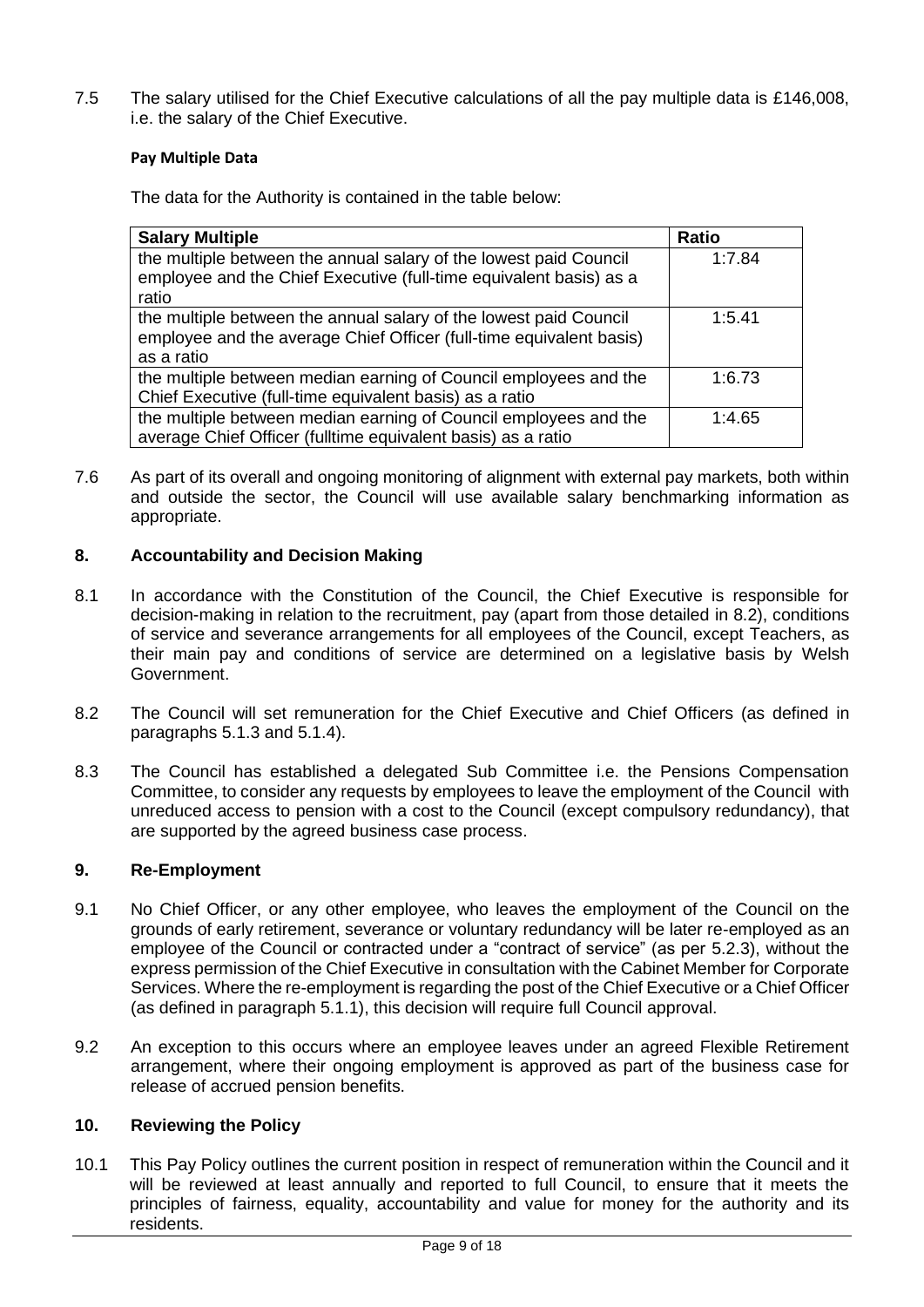| <b>Grade</b> | <b>SCP</b>     | 1 April 21 | <b>Foundation</b><br><b>Living Wage</b><br>1 <sup>st</sup> Nov 21 |
|--------------|----------------|------------|-------------------------------------------------------------------|
| Grade 1      | 1              | £18,333    | £19,100                                                           |
| Grade 2      | $\overline{2}$ | £18,516    | £19,100                                                           |
| Grade 3      | 3              | £18,887    | £19,100                                                           |
|              | 4              | £19,264    |                                                                   |
| Grade 4      | 5              | £19,650    |                                                                   |
|              | 6              | £20043     |                                                                   |
| Grade 5      | $\overline{7}$ | £20,444    |                                                                   |
|              | 8              | £20,852    |                                                                   |
|              | 9              | £21,269    |                                                                   |
|              | 10             | £21,695    |                                                                   |
|              | 11             | £22,129    |                                                                   |
| Grade 6      | 12             | £22,571    |                                                                   |
|              | 13             | £23,023    |                                                                   |
|              | 14             | £23,484    |                                                                   |
|              | 15             | £23,953    |                                                                   |
|              | 16             | £24,432    |                                                                   |
|              | 17             | £24,920    |                                                                   |
| Grade 7      | 18             | £25,419    |                                                                   |
|              | 19             | £25,927    |                                                                   |
|              | 20             | £26,446    |                                                                   |
|              | 21             | £26,975    |                                                                   |
|              | 22             | £27,514    |                                                                   |
|              | 23             | £28,226    |                                                                   |
| Grade 8      | 24             | £29,174    |                                                                   |
|              | 25             | £30,095    |                                                                   |
|              | 26             | £30,984    |                                                                   |
|              | 27             | £31,895    |                                                                   |
| Grade 9      | 28             | £32,798    |                                                                   |
|              | 29             | £33,486    |                                                                   |
|              | 30             | £34,373    |                                                                   |
|              | 31             | £35,336    |                                                                   |
| Grade 10     | 32             | £36,371    |                                                                   |
|              | 33             | £37,568    |                                                                   |
|              | 34             | £38,553    |                                                                   |
|              | 35             | £39,571    |                                                                   |
| Grade 11     | 36             | £40,578    |                                                                   |
|              | 37             | £41,591    |                                                                   |
|              | 38             | £42,614    |                                                                   |
|              | 39             | £43,570    |                                                                   |
| Grade 12     | 40             | £44,624    |                                                                   |
|              | 41             | £45,648    |                                                                   |
|              | 42             | £46,662    |                                                                   |
|              | 43             | £47,665    |                                                                   |

# **Appendix A NJC Pay Structure 2021 / 22**

Notes: The Foundation Living Wage rate applies from 1<sup>st</sup> November 2021.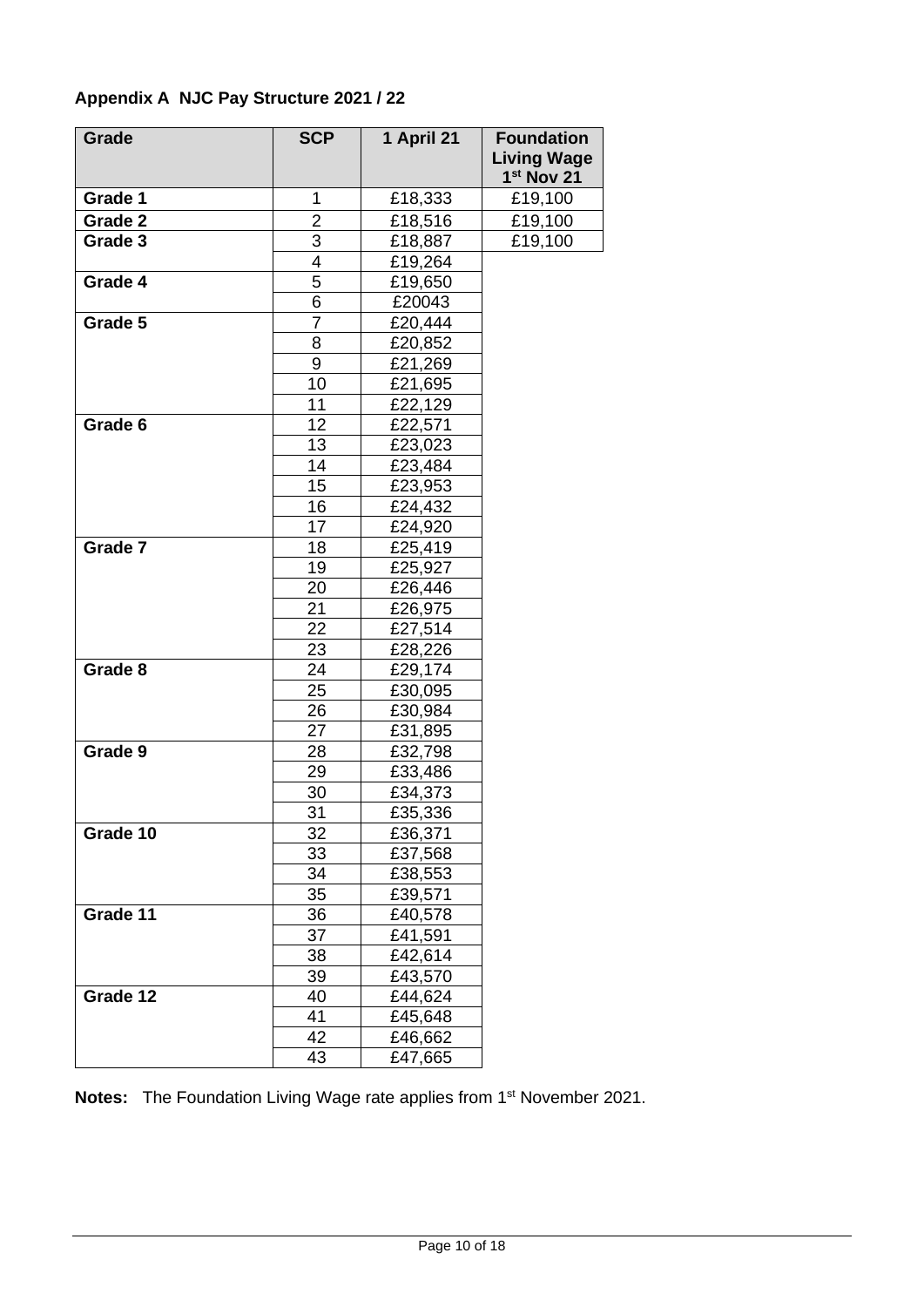# **Appendix B Soulbury Pay Structure 2021 / 22**

### **EDUCATIONAL PYSCHOLOGISTS – SCALE A**

| <b>Spine Point</b> | Salary (from 1 Sep 2021) |
|--------------------|--------------------------|
|                    | £38,865                  |
| 2                  | £40,838                  |
| 3                  | £42,811                  |
|                    | £44,782                  |
| 5                  | £46,755                  |
| 6                  | £48,727                  |
|                    | £50,584                  |
| 8                  | £52,440                  |
| 9                  | £54,179*                 |
| 10                 | £55,921*                 |
|                    | £57,544*                 |

#### **Notes:**

- 1. Pay scales to consist of 6 consecutive points, based on the duties and responsibilities attaching to posts and the need to recruit, retain and motivate staff.
- 2. \* Extension to scale to accommodate structured professional assessment points.

### **SENIOR / PRINCIPAL EDUCATIONAL PSYCHOLOGISTS – SCALE B**

| <b>Spine Point</b> | Salary (from 1 Sep 2021 |
|--------------------|-------------------------|
|                    | £48,727                 |
| 2                  | £50,584                 |
| 3                  | £52,440*                |
| 4                  | £54,179                 |
| 5                  | £55,921                 |
| 6                  | £57,544                 |
|                    | £58,210                 |
| 8                  | £59,456                 |
| 9                  | £60,690                 |
| 10                 | £61,945                 |
| 11                 | £63,177                 |
| 12                 | £64,431                 |
| 13                 | £65,707                 |
| 14                 | £66,941**               |
| 15                 | £68,235**               |
| 16                 | £69,514**               |
| 17                 | £70,803**               |
| 18                 | £72,090**               |

### **Notes**:

- 1. Pay scales to consist of not more than four consecutive points, based on the duties and responsibilities attaching to posts and the need to recruit, retain and motivate staff.
- 2. \* Normal minimum point for the Principal Educational Psychologist undertaking the full range of duties at this level.
- 3. \*\* Extension to range to accommodate discretionary scale points and structured professional assessments
- 4. Principals are paid on a 4 point scale 8 14 (this includes 3 spa points)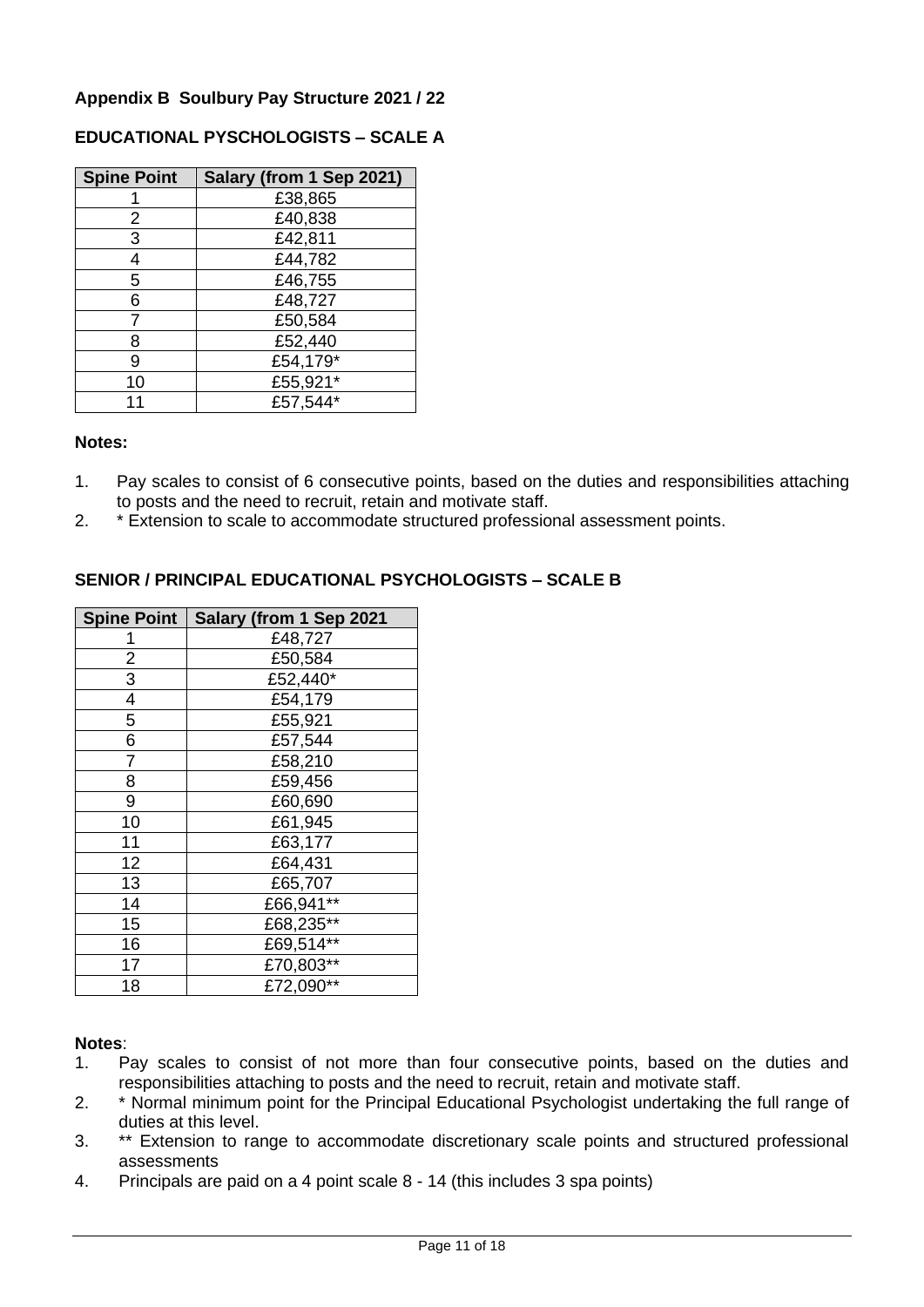# **TRAINEE EDUCATIONAL PSYCHOLOGISTS**

|              | Spine   Salary (from 1 Sep 2021) |
|--------------|----------------------------------|
| <b>Point</b> |                                  |
|              | £24,970                          |
|              | £26,798                          |
| 3            | £28,623                          |
|              | £30,453                          |
| 5            | £32,279                          |
|              | £34,107                          |

# **ASSISTANT EDUCATIONAL PSYCHOLOGISTS**

| Spine Point   Salary (from 1 Sep 2021) |
|----------------------------------------|
| £30,694                                |
| £31,948                                |
| £33,201                                |
| £34,448                                |

# **EDUCATION IMPROVEMENT PROFESSIONALS**

| Spine Point     | Salary (from 1 Sep 2021) |
|-----------------|--------------------------|
| 1               | £37,056                  |
| $\overline{c}$  | £38,383                  |
| $\overline{3}$  | £39,637                  |
| 4               | £40,907                  |
| $\overline{5}$  | £42,168                  |
| $\overline{6}$  | £43,431                  |
| 7               | £44,758                  |
| 8               | £46,035*                 |
| 9               | £47,552                  |
| 10              | £48,849                  |
| 11              | £50,158                  |
| 12              | £51,425                  |
| $\overline{13}$ | £52,860**                |
| $\overline{14}$ | £54,140                  |
| 15              | £55,553                  |
| 16              | £56,831                  |
| 17              | £58,113                  |
| 18              | £59,371                  |
| 19              | £60,668                  |
| 20              | £61,338***               |
| 21              | £62,626                  |
| $\overline{22}$ | £63,749                  |
| $\overline{23}$ | £64,985                  |
| $\overline{24}$ | £66,093                  |
| 25              | £67,278                  |
| 26              | £68,434                  |
| 27              | £69,616                  |
| 28              | £70,815                  |
| 29              | £72,016                  |
| 30              | £73,215                  |
| 31              | £74,404                  |
| 32              | £75,611                  |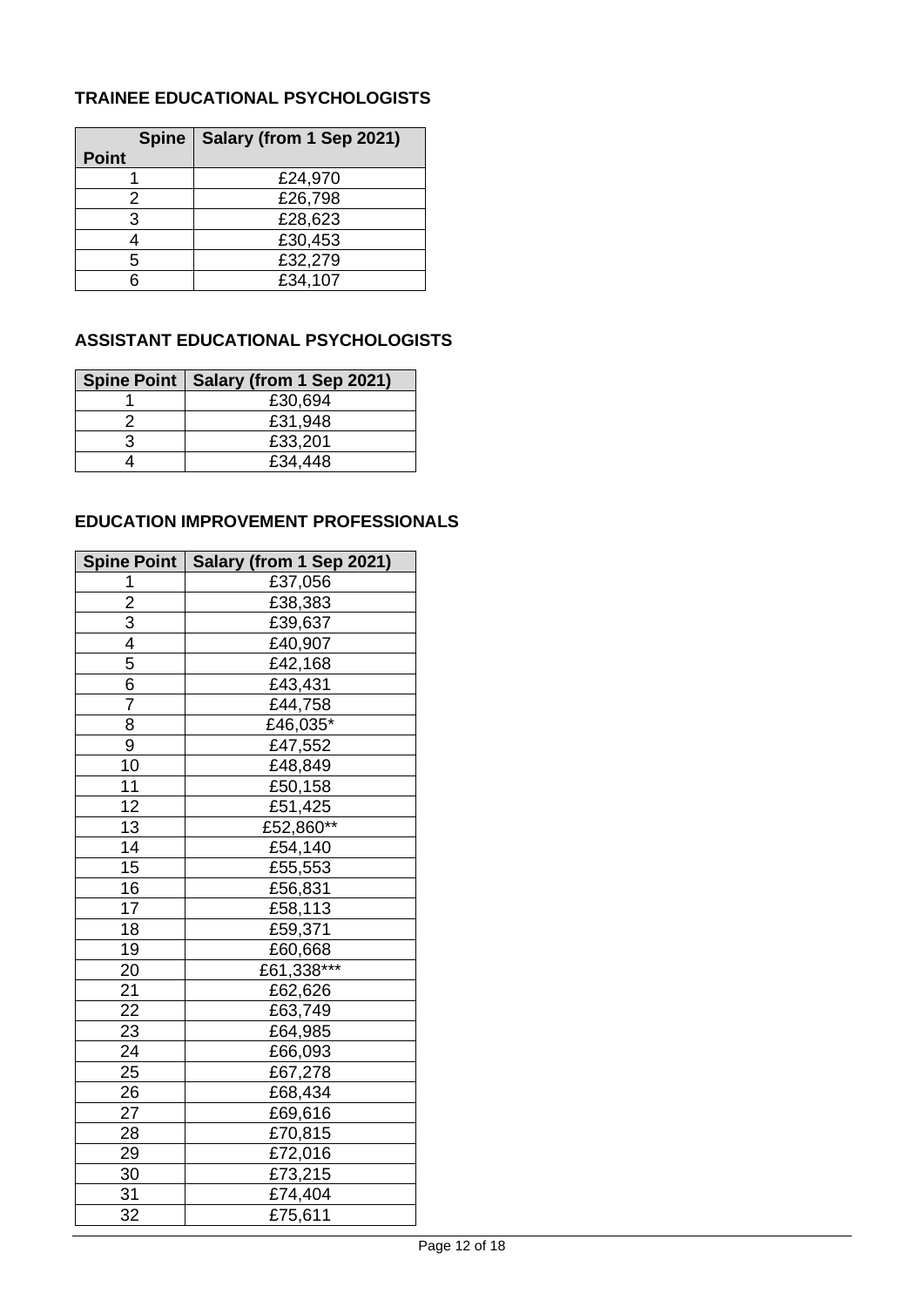| 33 | £76,819     |
|----|-------------|
| 34 | £79,056     |
| 35 | £79,291     |
| 36 | £80,560     |
| 37 | £81,809     |
| 38 | £83,071     |
| 39 | £84,316     |
| 40 | £85,561     |
| 41 | £86,811     |
| 42 | £88,061     |
| 43 | £89,309     |
| 44 | £90,564     |
| 45 | £91,815     |
| 46 | £93,069     |
| 47 | £94,327     |
| 48 | £95,574**** |
| 49 | £96,825**** |
| 50 | £98,079**** |

\*normal minimum point for EIP undertaking the full range of duties at this level.

\*\*normal minimum point for senior EIP undertaking the full range of duties at this level.

\*\*\*normal minimum point for leading EIP undertaking the full range of duties at this level.

\*\*\*\* extension to range to accommodate structured professional assessments.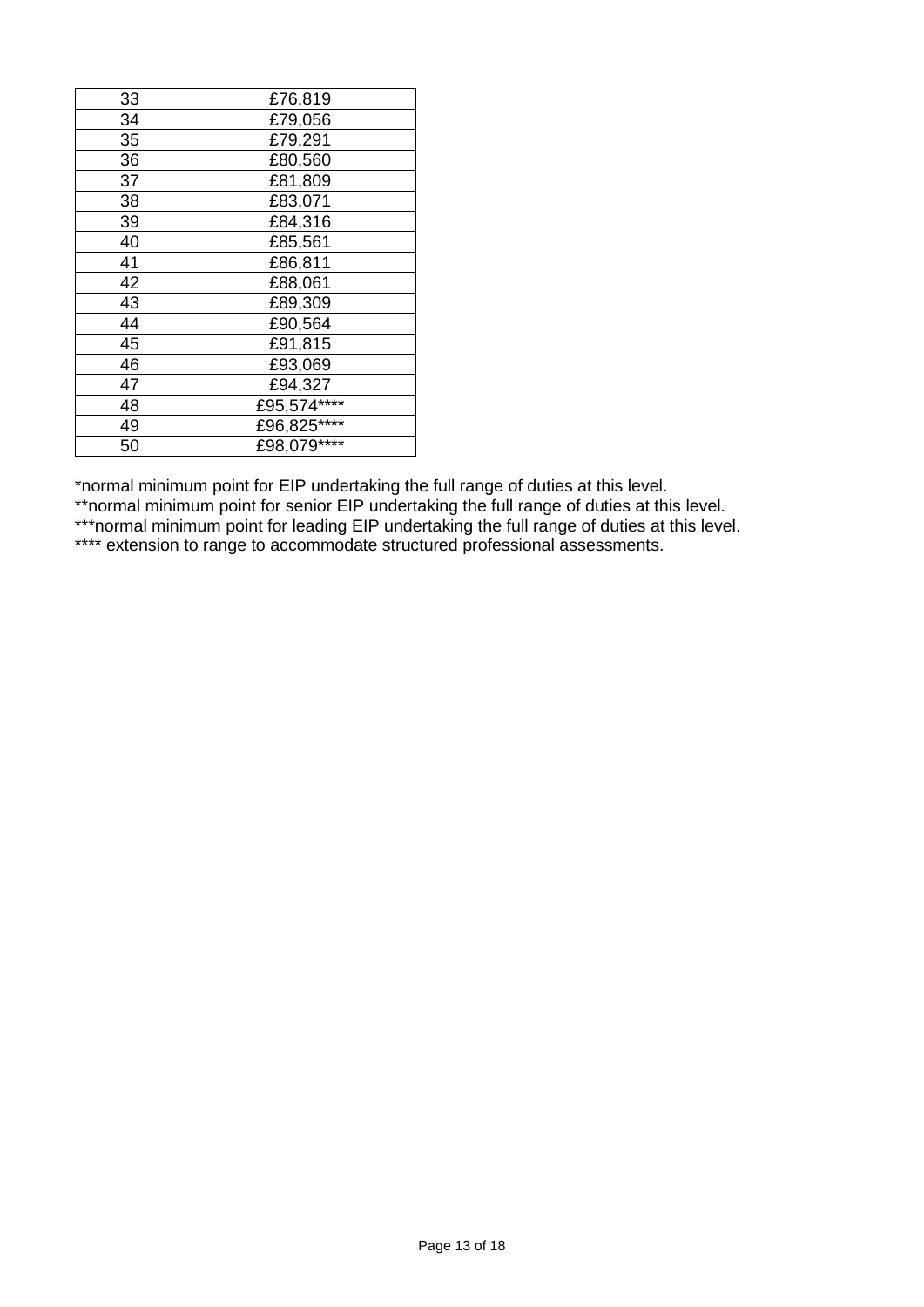**Appendix C JNC Youth and Community Workers Pay Structure 2021 / 22 (**pay award pending)

# **YOUTH AND COMMUNITY SUPPORT WORKER**

| <b>Spine Point</b> | Salary (from 1 Sep 2020) |
|--------------------|--------------------------|
| З                  | £18,615                  |
| 4                  | £18,938                  |
| 5                  | £19,308                  |
| 6                  | £19,631                  |
|                    | £19,922                  |
| 8                  | £20,589                  |
| 9                  | £21,439                  |
| 10                 | £22,104                  |
| 11                 | £23,178                  |
| 12                 | £24,228                  |
| 13                 | £25,313                  |
| 14                 | £26,437                  |
| 15                 | £27,202                  |
| 16                 | £28,001                  |
| 17                 | £28,787                  |

# **YOUTH AND COMMUNITY SUPPORT WORKER (SENIOR)**

| <b>Spine Point</b> | Salary (from 1 Sep 2020 |
|--------------------|-------------------------|
| 13                 | £25,313                 |
| 14                 | £26,437                 |
| 15                 | £27,202                 |
| 16                 | £28,001                 |
| 17                 | £28,787                 |
| 18                 | £29,579                 |
| 19                 | £30,364                 |
| 20                 | £31,152                 |
| 21                 | £32,036                 |
| 22                 | £33,039                 |
| 23                 | £34,015                 |
| 24                 | £34,997                 |
| 25                 | £35,985                 |
| 26                 | £36,973                 |
| 27                 | £37,961                 |
| 28                 | £38,961                 |
| 29                 | £39,953                 |
| 30                 | £40,947                 |
| 31                 | £41,617*                |
| 32                 | £42,718*                |

\*Discretionary Points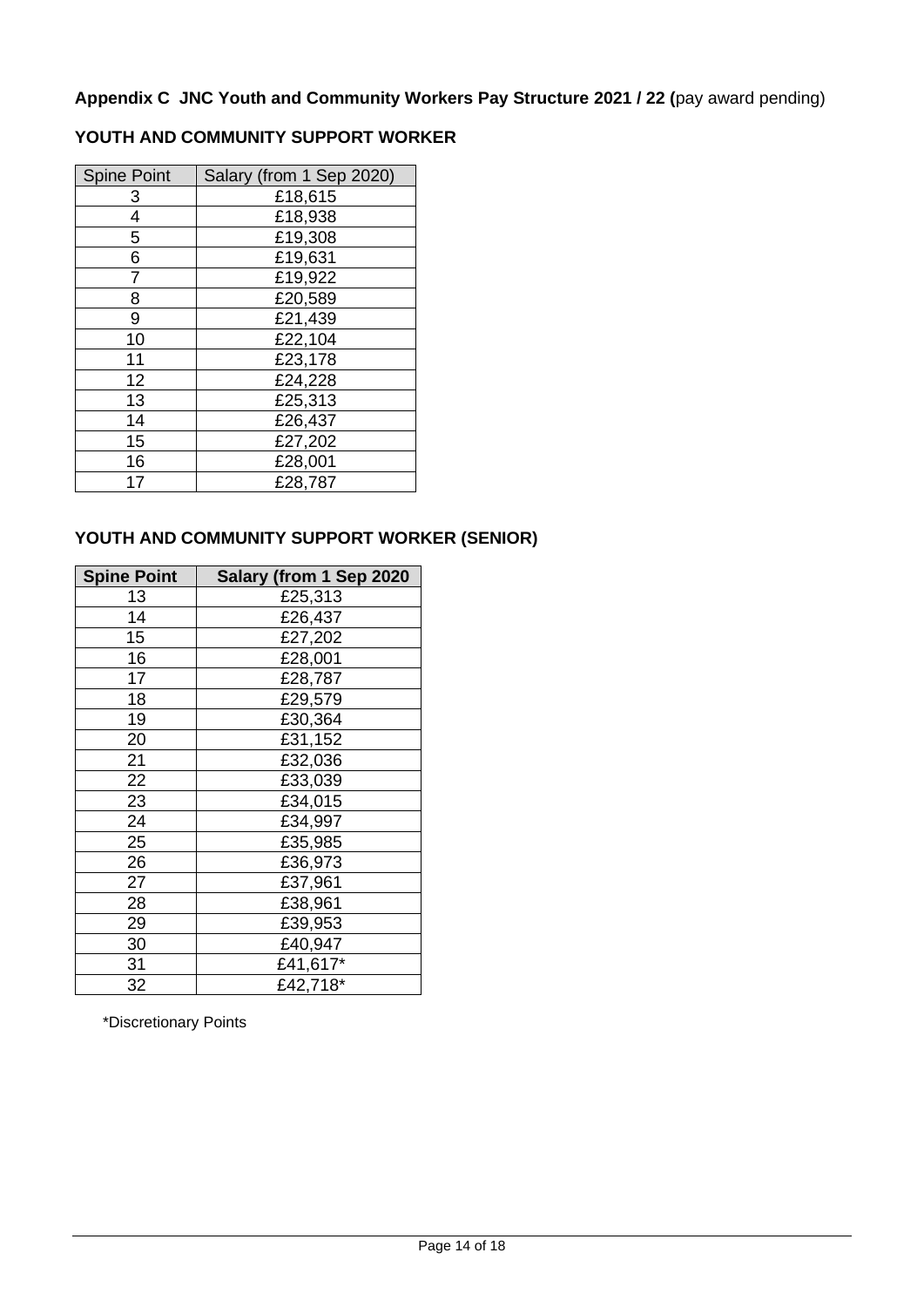# **Appendix D JNC Senior Management Pay Structure with effect from 1 April 2022**

All of the levels in the grading structure are linked to their evaluation under the Job Evaluation deployed for Senior roles i.e. Hay. This currently comprises of the Chief Executive, Deputy Chief Executive & Directors posts, and 6 further bands from A+ to E. Band A & B are Heads of Service and band C - E covers all other senior posts in the JNC arrangements.

|                                | Increment | Increment<br>2 | Increment<br>3 | Increment<br>4 |
|--------------------------------|-----------|----------------|----------------|----------------|
| <b>Chief Executive</b>         | 146, 008  | N/A            | N/A            | N/A            |
| <b>Deputy Chief Executive</b>  | 131,993   | 136,876        | 141,761        | 146,657        |
| <b>Director</b>                | 118,872   | 123,271        | 127,667        | 132,080        |
| Band A+ Heads Of Service       | 101,261   | 15,007         | 108,755        | 112,513        |
| <b>Band A Heads Of Service</b> | 90,732    | 94,089         | 97,446         | 100,813        |
| Band B                         | 70,107    | 72,701         | 75,296         | 77,898         |
| Band C                         | 54,943    | 56,774         | 58,604         | 60,439         |
| Band D                         | 48,731    | 50,357         | 51,983         | 53,605         |
| Band E                         | 43,423    | 44,419         | 45,407         | 46,381         |

In accordance with the decision of Council on 19 November 2019:

- The post of Chief Executive has a spot salary
- The post of Deputy Chief Executive be removed from the Council's organisational structure

In accordance with the decision of Council on 17 January 2013:

<span id="page-14-0"></span>• There are no Officers employed currently in the Band A+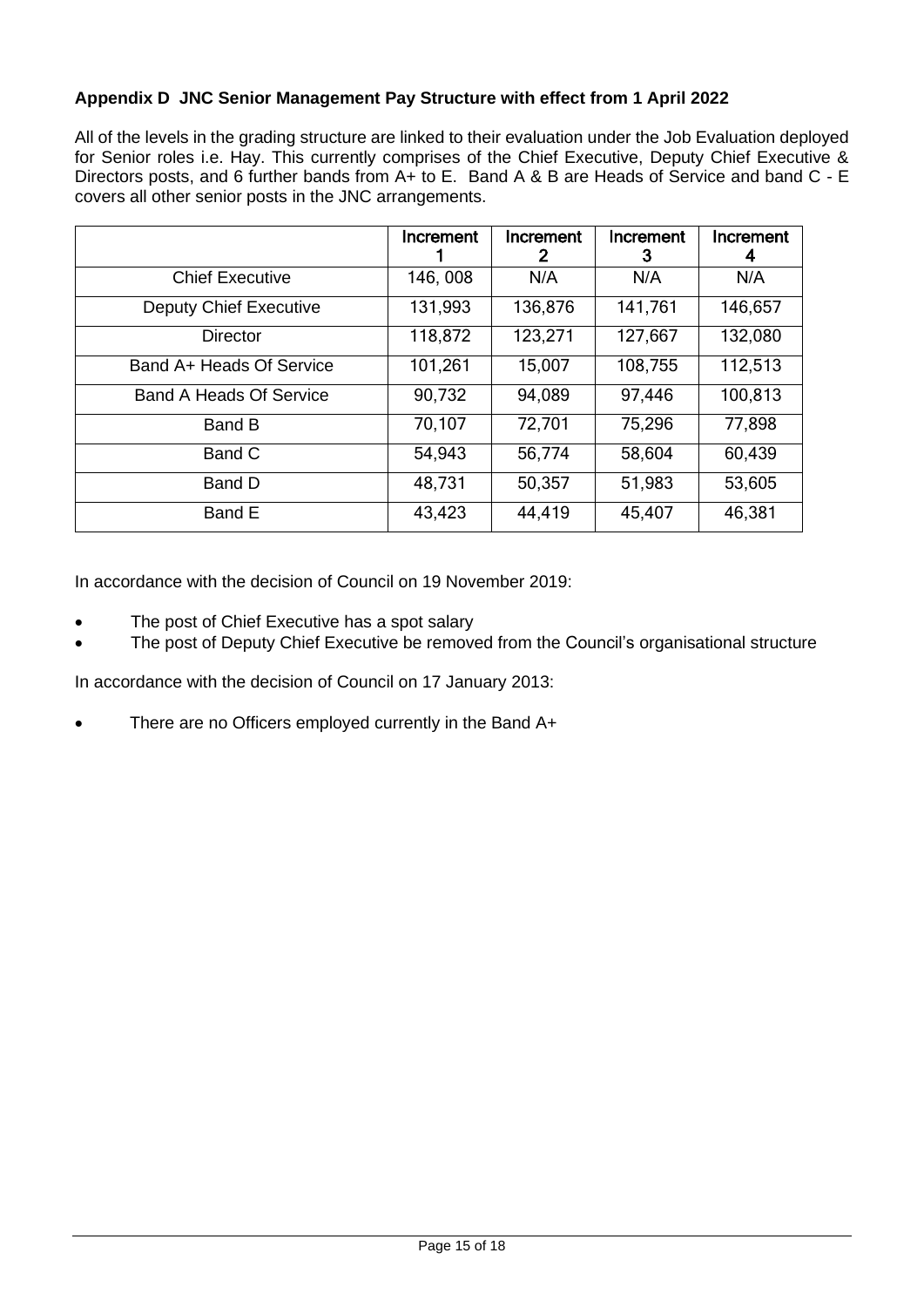# <span id="page-15-0"></span>**Appendix E All Employee Groups - Main Conditions of Service**

| <b>ANNUAL LEAVE</b>                                                                                               |                                                                                                                                                                                                                                                                                                                                                                                                                                                                                                                                                                                                                                                                                                                                                                                                     |  |  |
|-------------------------------------------------------------------------------------------------------------------|-----------------------------------------------------------------------------------------------------------------------------------------------------------------------------------------------------------------------------------------------------------------------------------------------------------------------------------------------------------------------------------------------------------------------------------------------------------------------------------------------------------------------------------------------------------------------------------------------------------------------------------------------------------------------------------------------------------------------------------------------------------------------------------------------------|--|--|
| <b>Chief Executive &amp; Directors</b><br>(JNC)                                                                   | 33 days pa (No access to flexi leave)                                                                                                                                                                                                                                                                                                                                                                                                                                                                                                                                                                                                                                                                                                                                                               |  |  |
| Chief Officers (JNC)<br><b>NJC</b><br>Soulbury                                                                    | 28 days pa<br>24 days pa rising to 28 days after 5 years' service.<br>24 days pa rising to 28 days after 5 years' service.<br>Where relevant individual employees are members of the<br>flexible working hours scheme, they can benefit from 6 days<br>flexi leave per 12 week period.                                                                                                                                                                                                                                                                                                                                                                                                                                                                                                              |  |  |
| Youth & Community Workers                                                                                         | 24 days pa rising to 28 days after 5 years' service.                                                                                                                                                                                                                                                                                                                                                                                                                                                                                                                                                                                                                                                                                                                                                |  |  |
|                                                                                                                   | <b>HOURS OF WORK</b>                                                                                                                                                                                                                                                                                                                                                                                                                                                                                                                                                                                                                                                                                                                                                                                |  |  |
| Chief Executive (JNC)<br>$\bullet$<br>Chief Officers (JNC)<br><b>NJC</b><br>Soulbury<br>Youth & Community Workers | Standard working week is 37 hours, unless contractually<br>employed on set hours.                                                                                                                                                                                                                                                                                                                                                                                                                                                                                                                                                                                                                                                                                                                   |  |  |
|                                                                                                                   | <b>OVERTIME PAYMENTS</b>                                                                                                                                                                                                                                                                                                                                                                                                                                                                                                                                                                                                                                                                                                                                                                            |  |  |
| Chief Executive (JNC / Hay)<br>Chief Officers (JNC / Hay)                                                         | None                                                                                                                                                                                                                                                                                                                                                                                                                                                                                                                                                                                                                                                                                                                                                                                                |  |  |
| <b>NJC</b><br>Soulbury<br>Youth and Community<br>Workers                                                          | All employees who are required to work additional hours<br>beyond the 37 hour working week (or beyond their contracted<br>working pattern that averages a 37 hour working week (e.g.<br>rota/annualized hours) are entitled to receive enhancements<br>at the rate of basic pay at time and a half except for Public<br>and Extra Statutory holidays where basic pay at double time<br>will be paid.<br>Part-time employees are entitled to these enhancements only<br>at times and in circumstances in which full-time employees<br>would qualify. Otherwise a part-time employee shall work a<br>full working week (i.e. 37 hours) before these enhancements<br>apply.<br>Employees required to work on an a Public and / or extra<br>bank holiday as part of their normal working week shall, in |  |  |
|                                                                                                                   | addition to the normal pay for that day, be paid at plain time<br>for all hours worked and will, in addition, receive a day's<br>leave in lieu on each day.                                                                                                                                                                                                                                                                                                                                                                                                                                                                                                                                                                                                                                         |  |  |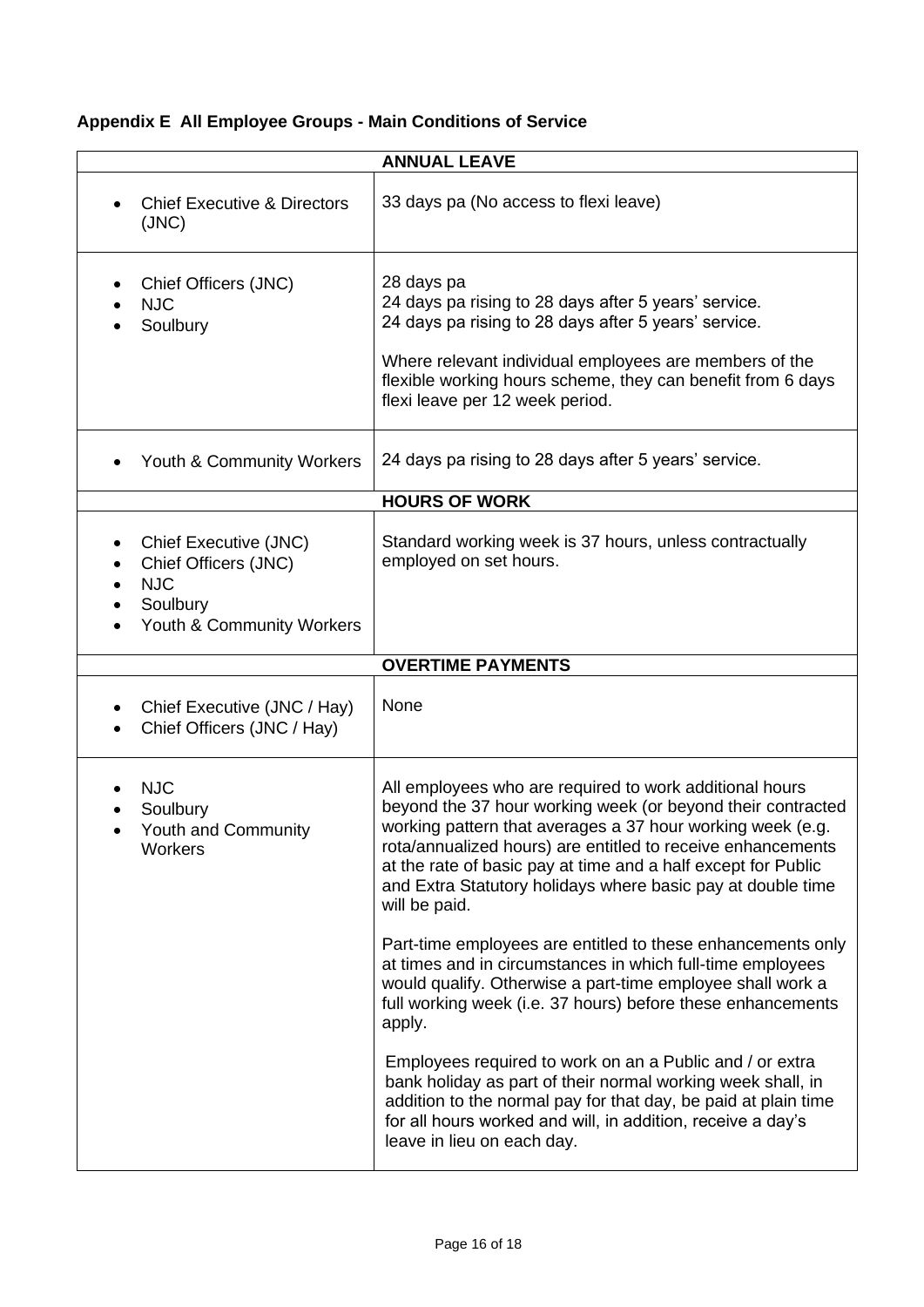|                                                                                                                                    | Employees required to work on a Public or extra bank holiday<br>on their rest day shall be paid at double time for all hours<br>worked and will, in addition, receive a day's leave in lieu on                                                                                           |
|------------------------------------------------------------------------------------------------------------------------------------|------------------------------------------------------------------------------------------------------------------------------------------------------------------------------------------------------------------------------------------------------------------------------------------|
|                                                                                                                                    | each day.                                                                                                                                                                                                                                                                                |
|                                                                                                                                    | <b>SICK PAY SCHEME</b>                                                                                                                                                                                                                                                                   |
|                                                                                                                                    |                                                                                                                                                                                                                                                                                          |
| Chief Executive (JNC / Hay)<br>$\bullet$<br>Chief Officers (JNC / Hay)<br><b>NJC</b>                                               | During 1 <sup>st</sup> year of service $-$ 1 month's full pay and (after<br>completing 4 months service), 2 months half pay.                                                                                                                                                             |
| Soulbury<br>Youth & Community Workers                                                                                              | During $2^{nd}$ year of service – 2 months full pay and 2 months<br>half pay.                                                                                                                                                                                                            |
|                                                                                                                                    | During $3^{rd}$ year of service – 4 months full pay and 4 months<br>half pay.                                                                                                                                                                                                            |
|                                                                                                                                    | During $4th$ and $5th$ year of service – 5 months full pay and 5<br>months half pay.                                                                                                                                                                                                     |
|                                                                                                                                    | After 5 years' service $-6$ months full pay and 6 months half<br>pay.                                                                                                                                                                                                                    |
|                                                                                                                                    | <b>PENSION PAYMENTS</b>                                                                                                                                                                                                                                                                  |
| Chief Executive (JNC / Hay)<br>٠<br>Chief Officers (JNC / Hay)<br><b>NJC</b><br>$\bullet$<br>Soulbury<br>Youth & Community Workers | All employees are eligible to pay into the Local Government<br>Pension Scheme (LGPS). The rate of contributions<br>employees and employers contribute is based on<br>pensionable earnings. The scheme administrator confirms<br>the pay bands and contribution rates on an annual basis. |